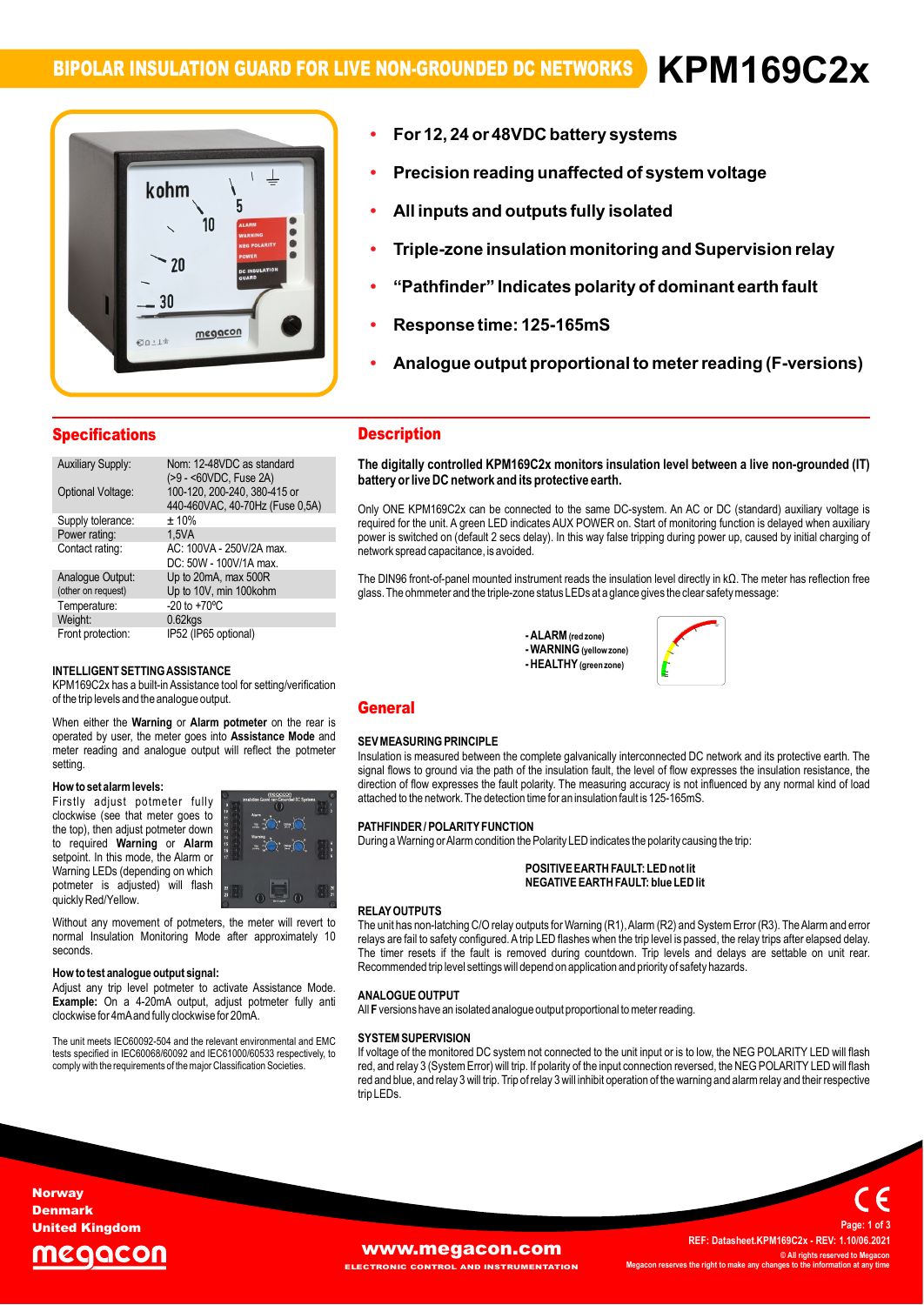## Relay and LED Operation



The MEGACON policy is one of continuous improvement, consequently<br>equipment supplied may vary in detail from this publication.

**Page:<sup>2</sup> of <sup>3</sup>**

MEGACON

**Norway** Denmark United Kingdom

**WWW.megacon.com** 

ELECTRONIC CONTROL AND INSTRUMENTATION

**Uniquely MEGACON, simpler it can't be!**